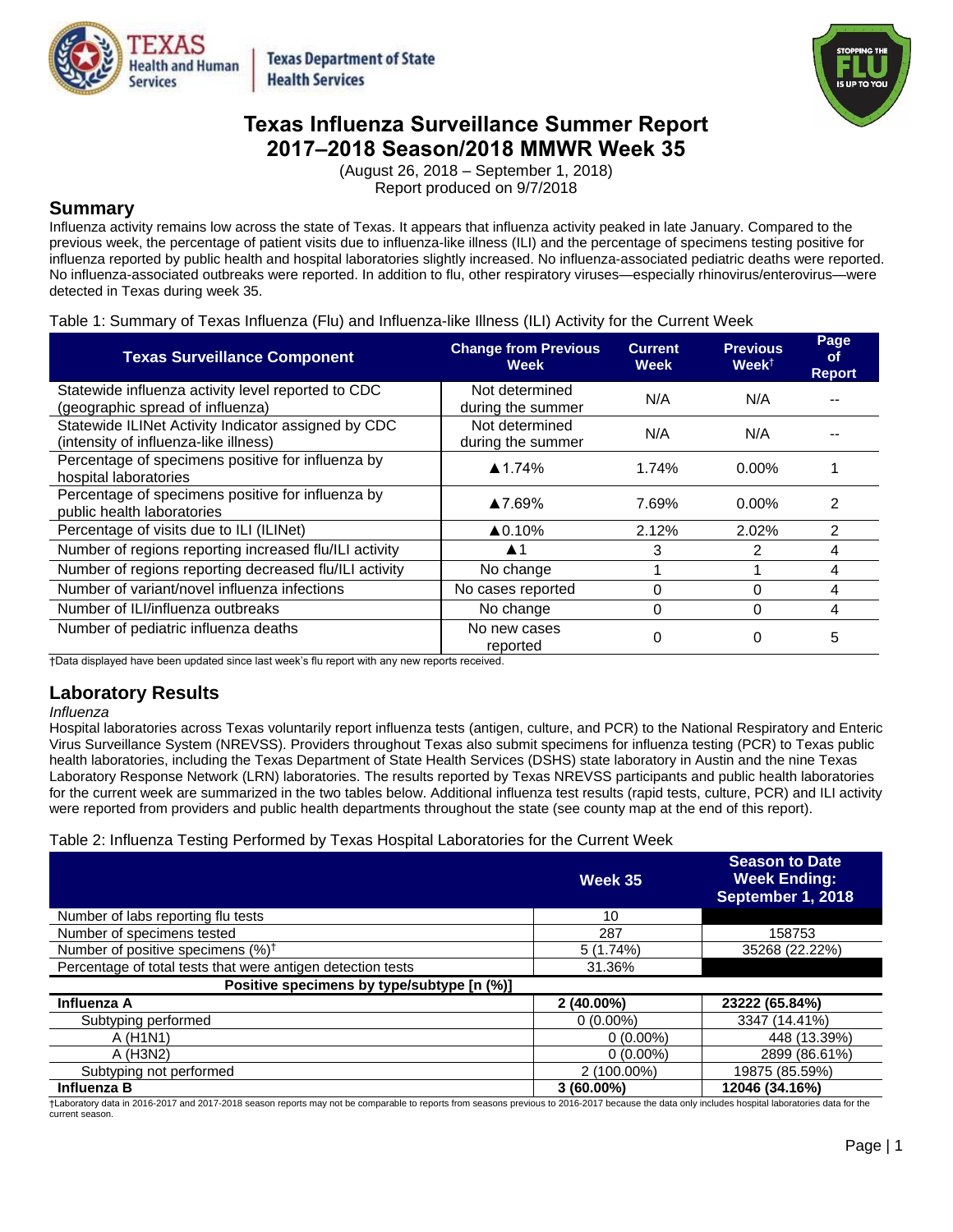## Table 3: Influenza Testing Performed by Texas Public Health Laboratories for the Current Week

|                                                    | Week 35      | <b>Season to Date</b><br><b>Week Ending:</b><br>September 1, 2018 |
|----------------------------------------------------|--------------|-------------------------------------------------------------------|
| Number of labs reporting flu tests                 | 3            |                                                                   |
| Number of specimens tested                         | 13           | 2823                                                              |
| Number of positive specimens $(%)^{\dagger}$       | 1(7.69%)     | 1589 (56.29%)                                                     |
| Positive specimens by type/subtype/lineage [n (%)] |              |                                                                   |
| Influenza A                                        | $(100.00\%)$ | 1134 (71.37%)                                                     |
| Subtyping performed                                | 1 (100.00%)  | 1121 (98.85%)                                                     |
| A (H <sub>1</sub> N <sub>1</sub> )                 | $0(0.00\%)$  | 295 (26.32%)                                                      |
| A (H3N2)                                           | $(100.00\%)$ | 826 (73.68%)                                                      |
| Subtyping not performed                            | $0(0.00\%)$  | 13 (1.15%)                                                        |
| Influenza B                                        | $0(0.00\%)$  | 451 (28.38%)                                                      |
| Lineage testing performed                          | $0(0.00\%)$  | 409<br>(90.69%)                                                   |
| <b>B/Victoria</b>                                  | $0(0.00\%)$  | $(9.54\%)$<br>39                                                  |
| B/Yamagata                                         | $0(0.00\%)$  | 370 (90.46%)                                                      |
| Lineage testing not performed                      | $0(0.00\%)$  | 42 (9.31%)                                                        |
| Other*                                             | $0(0.00\%)$  | 4(0.25%)                                                          |

†Laboratory data in 2016-2017 and 2017-2018 season reports may not be comparable to reports from seasons previous to 2016-2017 because the data only includes hospital laboratories data for the current season

\*Other denotes specimens with coinfections (i.e. one specimen was positive for both influenza A (H1N1) and influenza A (H3N2))

### *Other Respiratory Viruses*

The NREVSS system collects information on a variety of respiratory viruses in addition to influenza including parainfluenza virus, respiratory syncytial virus (RSV), rhinovirus, human metapneumovirus (HMPV), seasonal coronavirus, and respiratory adenovirus. The results for the current week are summarized below.

### Table 4: Non-Influenza Respiratory Virus Testing Performed by Texas NREVSS Laboratories for the Current Week

| <b>Virus</b>                                        | Number of<br><b>Laboratories</b><br><b>Testing</b> | <b>Tests</b><br><b>Performed</b> | <b>Positive Tests</b> | <b>Percentage of Tests</b><br><b>Positive</b> |
|-----------------------------------------------------|----------------------------------------------------|----------------------------------|-----------------------|-----------------------------------------------|
| Adenovirus (respiratory)                            | b                                                  | 184                              | 4                     | 2.17%                                         |
| <b>HMPV</b>                                         | 6                                                  | 201                              |                       | $0.50\%$                                      |
| Parainfluenza virus                                 |                                                    | 252                              |                       | 0.40%                                         |
| Rhinovirus                                          |                                                    | 184                              | 67                    | 36.41%                                        |
| RSV <sup>+</sup>                                    | 11                                                 | 235                              | 2                     | 0.85%                                         |
| Seasonal coronavirus (does<br>not include MERS-CoV) | ◠                                                  | 123                              | 0                     | 0.00%                                         |

†RSV tests displayed in the table are a combination of antigen detection, PCR, and culture tests. Some non-NREVSS reporters also contribute to the RSV data. ^Numbers and percentage may differ from the weekly RSV report. The weekly RSV report may be accessed at [https://www.dshs.state.tx.us/RSV/disease/rsv-Data.aspx.](https://www.dshs.state.tx.us/RSV/disease/rsv-Data.aspx)

# **U.S. Outpatient Influenza-like Illness Surveillance Network (ILINet)**

Table 5: Texas ILINet Reporting and Patient Visit Summary for the Current Week

|                                                    | Week 35     |
|----------------------------------------------------|-------------|
| Number of providers reporting <sup>†</sup>         | 76          |
| Number of providers reporting patient visits       | 76          |
| Number (%) of providers with at least one ILI case | 53 (69.74%) |
| Percentage of all visits due to ILI                | 2.12%       |
| Texas ILINet baseline <sup>‡</sup> , 2017-2018     | 6.41%       |

†Reporting providers include both ILINet and RVSP providers.

‡The baseline is the mean percentage of patient visits for ILI during non-influenza weeks for the previous three seasons plus two standard deviations. A "non-influenza week" is defined as a week that accounted for less than 2% of the season's total number of specimens that tested positive for influenza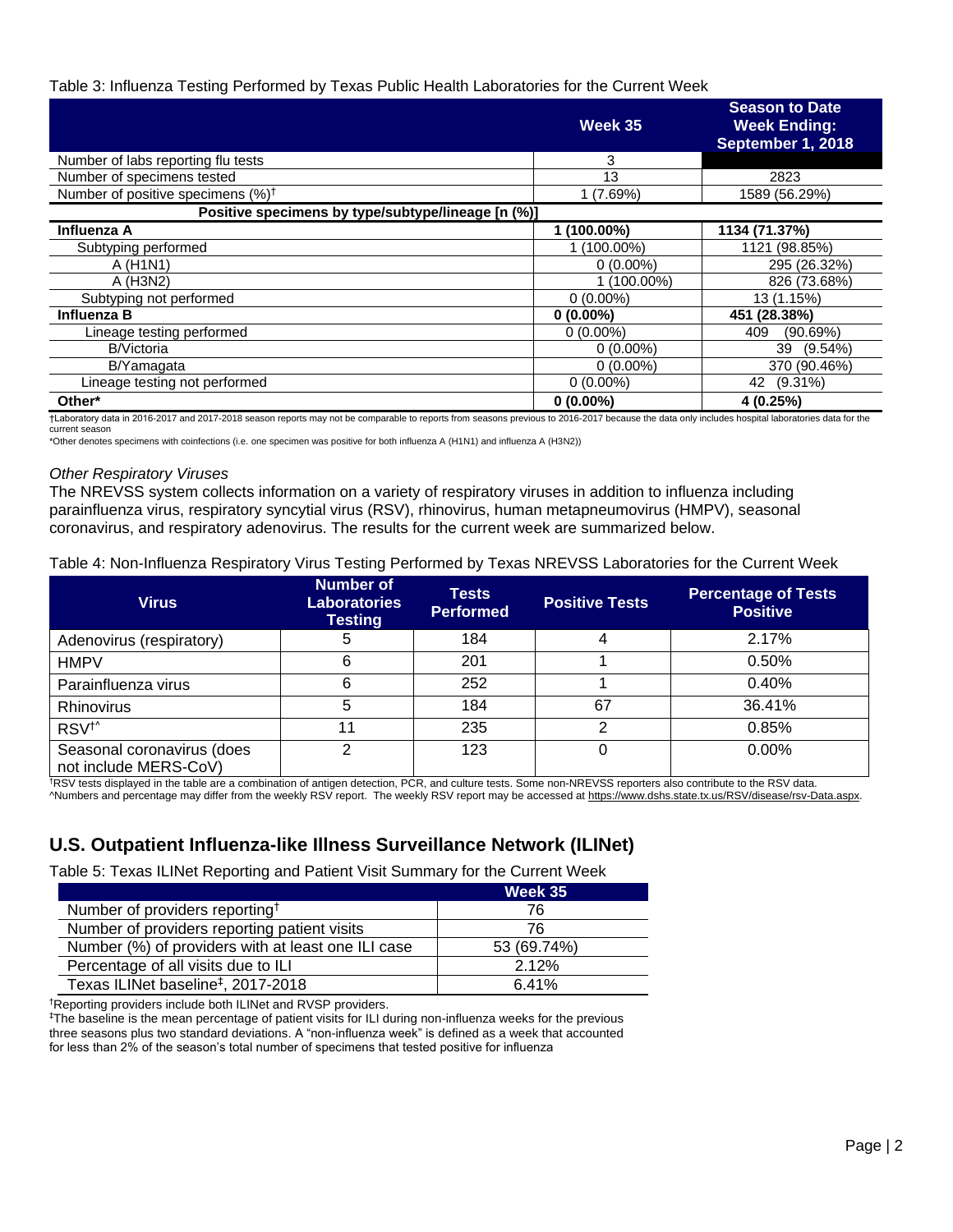| <b>Week</b> | <b>Providers</b> |         |          |           | <b>Number of ILI Cases by Age Group (Years)</b> |       | <b>Total ILI</b> | <b>Total</b>    | ILI.   |
|-------------|------------------|---------|----------|-----------|-------------------------------------------------|-------|------------------|-----------------|--------|
|             | <b>Reporting</b> | $0 - 4$ | $5 - 24$ | $25 - 49$ | 50-64                                           | $65+$ | (all ages)       | <b>Patients</b> |        |
| 201740      | 116              | 165     | 327      | 166       | 120                                             | 140   | 918              | 31871           | 2.88%  |
| 201741      | 118              | 171     | 286      | 186       | 130                                             | 155   | 928              | 31433           | 2.95%  |
| 201742      | 115              | 153     | 282      | 188       | 114                                             | 127   | 864              | 31527           | 2.74%  |
| 201743      | 111              | 188     | 297      | 138       | 61                                              | 26    | 710              | 30309           | 2.34%  |
| 201744      | 81               | 206     | 386      | 156       | 117                                             | 147   | 1012             | 25857           | 3.91%  |
| 201745      | 114              | 224     | 504      | 292       | 166                                             | 131   | 1317             | 32080           | 4.11%  |
| 201746      | 115              | 292     | 627      | 366       | 179                                             | 192   | 1656             | 32907           | 5.03%  |
| 201747      | 116              | 230     | 390      | 309       | 143                                             | 108   | 1180             | 23582           | 5.00%  |
| 201748      | 112              | 298     | 577      | 423       | 169                                             | 74    | 1541             | 29259           | 5.27%  |
| 201749      | 116              | 341     | 692      | 443       | 279                                             | 250   | 2005             | 30858           | 6.50%  |
| 201750      | 115              | 391     | 1268     | 803       | 368                                             | 260   | 3090             | 31664           | 9.76%  |
| 201751      | 111              | 409     | 1603     | 1267      | 636                                             | 401   | 4316             | 31182           | 13.84% |
| 201752      | 73               | 348     | 546      | 576       | 358                                             | 263   | 2091             | 17823           | 11.73% |
| 201801      | 108              | 309     | 918      | 1333      | 605                                             | 263   | 3428             | 27226           | 12.59% |
| 201802      | 112              | 309     | 1332     | 1552      | 786                                             | 428   | 4407             | 33264           | 13.25% |
| 201803      | 115              | 359     | 1571     | 1319      | 650                                             | 397   | 4296             | 31975           | 13.44% |
| 201804      | 115              | 466     | 2407     | 1504      | 732                                             | 381   | 5490             | 37505           | 14.64% |
| 201805      | 114              | 432     | 2581     | 1314      | 625                                             | 334   | 5286             | 37768           | 14.00% |
| 201806      | 115              | 419     | 2187     | 1186      | 611                                             | 355   | 4758             | 36464           | 13.05% |
| 201807      | 114              | 318     | 1758     | 983       | 497                                             | 307   | 3863             | 34714           | 11.13% |
| 201808      | 114              | 252     | 1190     | 778       | 388                                             | 262   | 2870             | 33607           | 8.54%  |
| 201809      | 111              | 195     | 808      | 539       | 318                                             | 208   | 2068             | 32101           | 6.44%  |
| 201810      | 108              | 200     | 501      | 408       | 216                                             | 175   | 1500             | 28468           | 5.27%  |
| 201811      | 107              | 146     | 258      | 309       | 148                                             | 141   | 1002             | 23342           | 4.29%  |
| 201812      | 109              | 131     | 332      | 253       | 168                                             | 156   | 1040             | 29586           | 3.52%  |
| 201813      | 106              | 143     | 303      | 233       | 145                                             | 121   | 945              | 23395           | 4.04%  |
| 201814      | 93               | 116     | 230      | 134       | 100                                             | 155   | 735              | 19844           | 3.70%  |
| 201815      | 90               | 89      | 200      | 113       | 98                                              | 145   | 645              | 19630           | 3.29%  |
| 201816      | 108              | 142     | 278      | 226       | 119                                             | 129   | 894              | 29830           | 3.00%  |
| 201817      | 107              | 130     | 249      | 176       | 116                                             | 131   | 802              | 29048           | 2.76%  |
| 201818      | 103              | 102     | 238      | 193       | 109                                             | 135   | 777              | 26471           | 2.94%  |
| 201819      | 96               | 120     | 210      | 116       | 40                                              | 23    | 509              | 23488           | 2.17%  |
| 201820      | 95               | 93      | 148      | 95        | 32                                              | 23    | 391              | 23078           | 1.69%  |
| 201821      | 99               | 96      | 171      | 125       | 86                                              | 105   | 583              | 24408           | 2.39%  |
| 201822      | 98               | 73      | 146      | 92        | 67                                              | 88    | 466              | 21051           | 2.21%  |
| 201823      | 95               | 76      | 121      | 102       | 82                                              | 99    | 480              | 21911           | 2.19%  |
| 201824      | 97               | 88      | 104      | 109       | 80                                              | 96    | 477              | 21828           | 2.19%  |
| 201825      | 91               | 64      | 77       | 77        | 24                                              | 8     | 250              | 18842           | 1.33%  |
| 201826      | 96               | 64      | 107      | 87        | 71                                              | 106   | 435              | 18343           | 2.37%  |
| 201827      | 95               | 39      | 71       | 74        | 57                                              | 72    | 313              | 17892           | 1.75%  |
| 201828      | 96               | 48      | 76       | 97        | 76                                              | 89    | 386              | 20806           | 1.86%  |
| 201829      | 95               | 43      | 78       | 66        | 65                                              | 72    | 324              | 20555           | 1.58%  |
| 201830      | 95               | 47      | 70       | 75        | 54                                              | 70    | 316              | 21176           | 1.49%  |
| 201831      | 95               | 35      | 89       | 77        | 62                                              | 84    | 347              | 21696           | 1.60%  |
| 201832      | 56               | 41      | 50       | 53        | 47                                              | 61    | 252              | 13212           | 1.91%  |
| 201833      | 87               | 45      | 63       | 50        | 12                                              | 13    | 183              | 18346           | 1.00%  |
| 201834      | 92               | 44      | 94       | 99        | 81                                              | 104   | 422              | 20905           | 2.02%  |
| 201835      | 76               | 47      | 90       | 86        | 65                                              | 83    | 371              | 17491           | 2.12%  |

Table 6: Percentage of Visits for Influenza-like Illness Reported by Texas ILINet Providers (as of 9/6/2018 1:25 PM)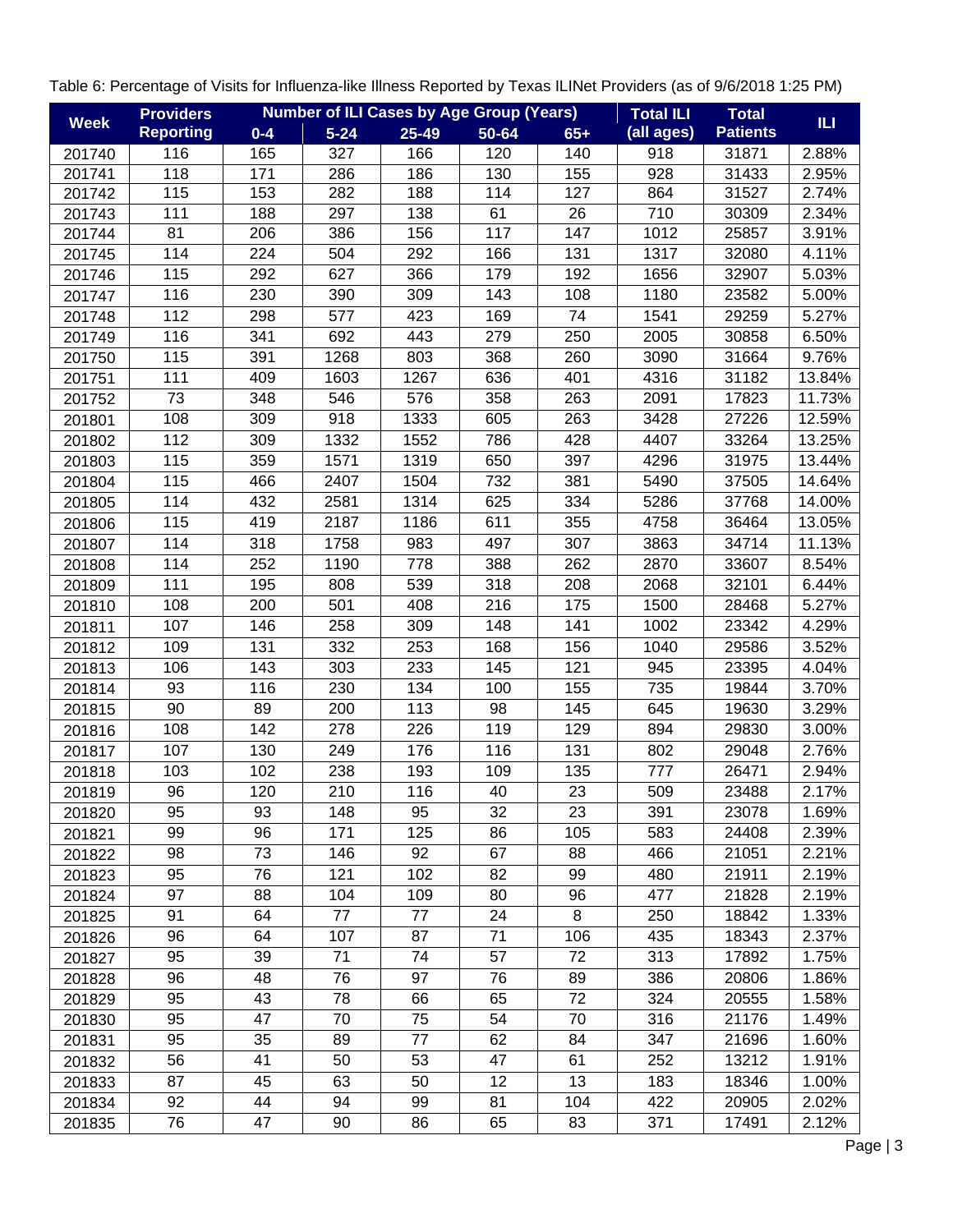

Figure 1: Percentage of Visits Due to Influenza-like Illness Reported by Texas ILINet Participants, 2014–2018 Seasons\*

\*There was a week 53 in the 2014-2015 influenza season, but there is not a week 53 for the 2017-2018 influenza season or the other previous seasons; therefore, the week 53 data point for those seasons is an average of week 52 and 1.

# **Reports from Health Service Regions**

Reports were received from seven Health Service Regions (HSRs) during week 35.

|  | Table 7: Influenza Activity Compared to week 34 by Health Service Region (HSR) |  |  |  |  |  |
|--|--------------------------------------------------------------------------------|--|--|--|--|--|
|--|--------------------------------------------------------------------------------|--|--|--|--|--|

| Influenza Activity Comparison | <b>Health Service Region (HSR)</b> |
|-------------------------------|------------------------------------|
| Increased                     | 4/5N, 6/5S, and 7                  |
| Same                          | $2/3$ , 8, and $9/10$              |
| Decreased                     |                                    |
| Unsure                        |                                    |
|                               |                                    |

# **Variant Influenza Viruses**

No variant or novel influenza viruses have been detected in Texas during the 2017-2018 season.

# **Institutional Outbreaks and School Closures**

No influenza-associated outbreaks were reported during week 35.

# **P&I Mortality Surveillance Data**

Pneumonia and influenza (P&I) death data are obtained from death certificates of Texas residents whose underlying or contributing cause(s) of death is reported as pneumonia or influenza. P&I deaths are identified based on ICD-10 multiple cause of death codes. In particular, P&I deaths are based on ICD-10 pneumonia and influenza mortality codes.

Ten thousand seven hundred and three P&I deaths have been reported in Texas during the 2017-2018 influenza season.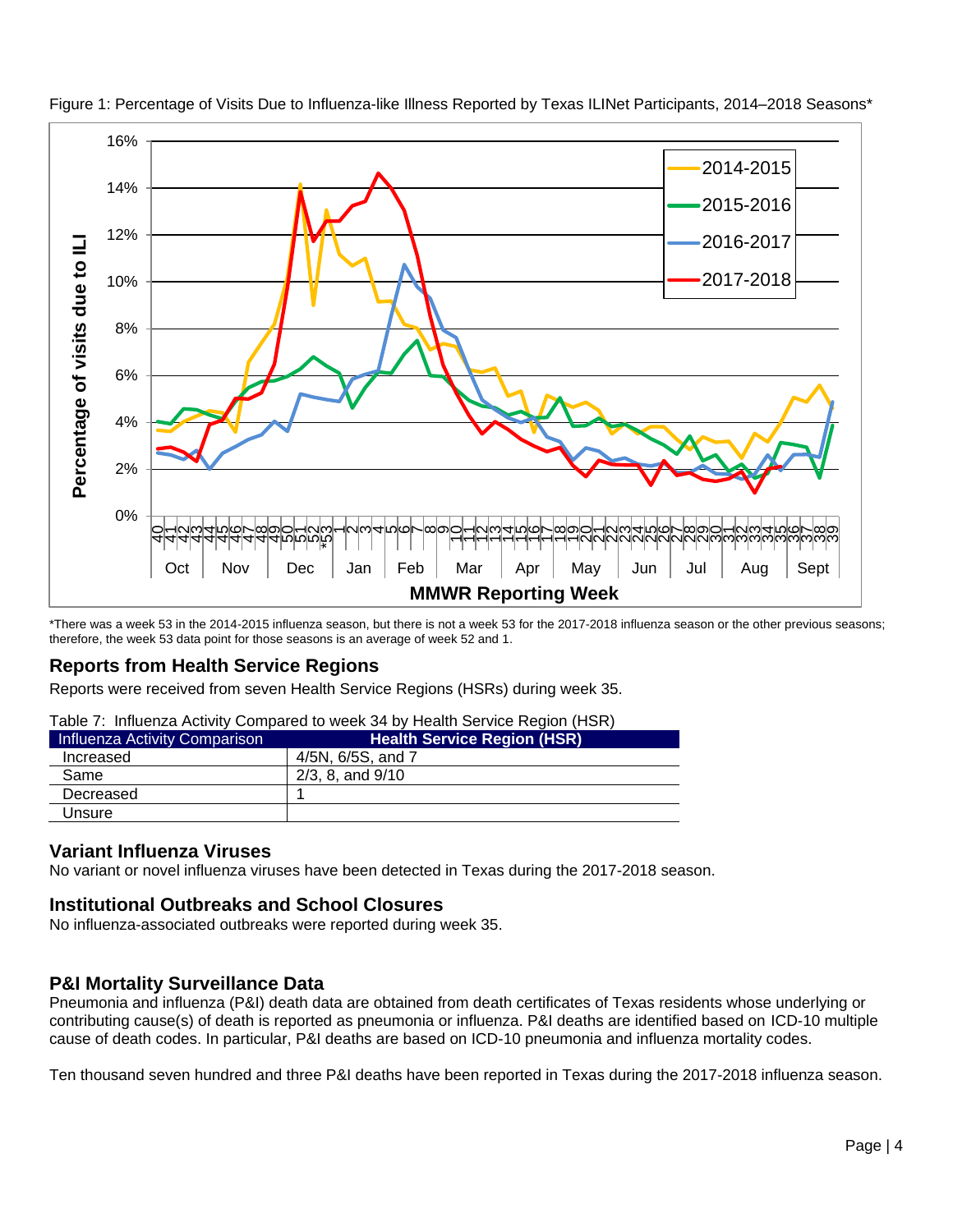## Table 8: Texas P&I Deaths Occurring Oct. 01, 2017- Sept. 5, 2018\* by Age

| <b>Age Category</b> | Number of P&I       | <b>Mortality Rate</b> |
|---------------------|---------------------|-----------------------|
| (years)             | Deaths <sup>+</sup> | (per 100,000)         |
| $0 - 4$             | 48                  | 2.28                  |
| $5 - 17$            | 24                  | 0.44                  |
| $18 - 49$           | 636                 | 4.89                  |
| $50 - 64$           | 1807                | 35.32                 |
| $65+$               | 8188                | 223.03                |
| Overall             | 10703               | 36.45                 |

\*NOTE: Data are provisional and subject to change, errors, and duplicates

<sup>+</sup>If the cell count is less than 10, the number of P&I deaths is suppressed and <10 is written in the cell.

## Table 9: Texas P&I Deaths Occurring Oct. 01, 2017- Sept. 5, 2018\* by Health Service Region (HSR)

|            |                                 | Mortality Rate (per |
|------------|---------------------------------|---------------------|
| <b>HSR</b> | <b>Number of P&amp;I Deaths</b> | 100,000)            |
|            | 419                             | 45.52               |
| 2/3        | 3107                            | 36.58               |
| 4/5N       | 807                             | 49.76               |
| 6/5S       | 2456                            | 32.00               |
|            | 1262                            | 35.24               |
| 8          | 1227                            | 40.44               |
| 9/10       | 551                             | 34.96               |
| 11         | 872                             | 35.38               |
| Unknown    | $<$ 10                          | N/A                 |
| Overall    | 10703                           | 36.45               |

\*NOTE: Data are provisional and subject to change, errors, and duplicates

## **Influenza-Associated Pediatric Mortality**

No influenza-associated pediatric deaths were reported in week 35.

Sixteen influenza-associated pediatric death has been reported in Texas during the 2017-2018 influenza season. Cases of influenza-associated pediatric mortality (children <18 years of age) are reportable year-round and by law in Texas.

|  |  | Table 10: Influenza-Associated Pediatric Deaths Reported in Texas during the 2017–2018 Season |  |  |  |  |
|--|--|-----------------------------------------------------------------------------------------------|--|--|--|--|
|--|--|-----------------------------------------------------------------------------------------------|--|--|--|--|

| <b>Month of</b><br><b>Pediatric</b><br><b>Death</b> | <b>Influenza</b><br>A (H1N1) | <b>Influenza</b><br>A (H3N2) | <b>Influenza</b><br>A (Not<br>Subtyped) | <b>Influenza</b><br>B | Influenza, Not<br><b>Typed / Not</b><br><b>Differentiated</b> | <b>Influenza virus</b><br>co-infection: A<br>(not subtyped)<br>and B | <b>Total, All</b><br><b>Influenza</b><br>Types /<br><b>Subtypes</b> |
|-----------------------------------------------------|------------------------------|------------------------------|-----------------------------------------|-----------------------|---------------------------------------------------------------|----------------------------------------------------------------------|---------------------------------------------------------------------|
| 2017                                                |                              |                              |                                         |                       |                                                               |                                                                      |                                                                     |
| October                                             | 0                            | 0                            | $\Omega$                                | 0                     | $\Omega$                                                      | 0                                                                    | 0                                                                   |
| November                                            | 0                            |                              |                                         | 0                     |                                                               | 0                                                                    | 2                                                                   |
| December                                            |                              |                              |                                         | 0                     | 0                                                             | 0                                                                    | 3                                                                   |
| 2018                                                |                              |                              |                                         |                       |                                                               |                                                                      |                                                                     |
| January                                             | 0                            |                              | 0                                       | 0                     | 0                                                             | 0                                                                    |                                                                     |
| February                                            | 0                            |                              | 0                                       | 5                     |                                                               | 0                                                                    |                                                                     |
| March                                               |                              |                              | 0                                       |                       | 0                                                             | 0                                                                    | 3                                                                   |
| April                                               | 0                            | 0                            | 0                                       | 0                     | 0                                                             | 0                                                                    | 0                                                                   |
| May                                                 | 0                            | 0                            | 0                                       | 0                     | 0                                                             | 0                                                                    | 0                                                                   |
| June                                                | 0                            | 0                            | 0                                       | 0                     | 0                                                             | 0                                                                    | 0                                                                   |
| July                                                | 0                            | 0                            | 0                                       | 0                     | 0                                                             | 0                                                                    | 0                                                                   |
| August                                              | 0                            | 0                            | 0                                       | 0                     | 0                                                             | 0                                                                    | 0                                                                   |
| September                                           | 0                            | 0                            | 0                                       | 0                     | $\Omega$                                                      | 0                                                                    | 0                                                                   |
| <b>Total</b>                                        | $\overline{2}$               | 5                            | 2                                       | 6                     |                                                               | 0                                                                    | 16                                                                  |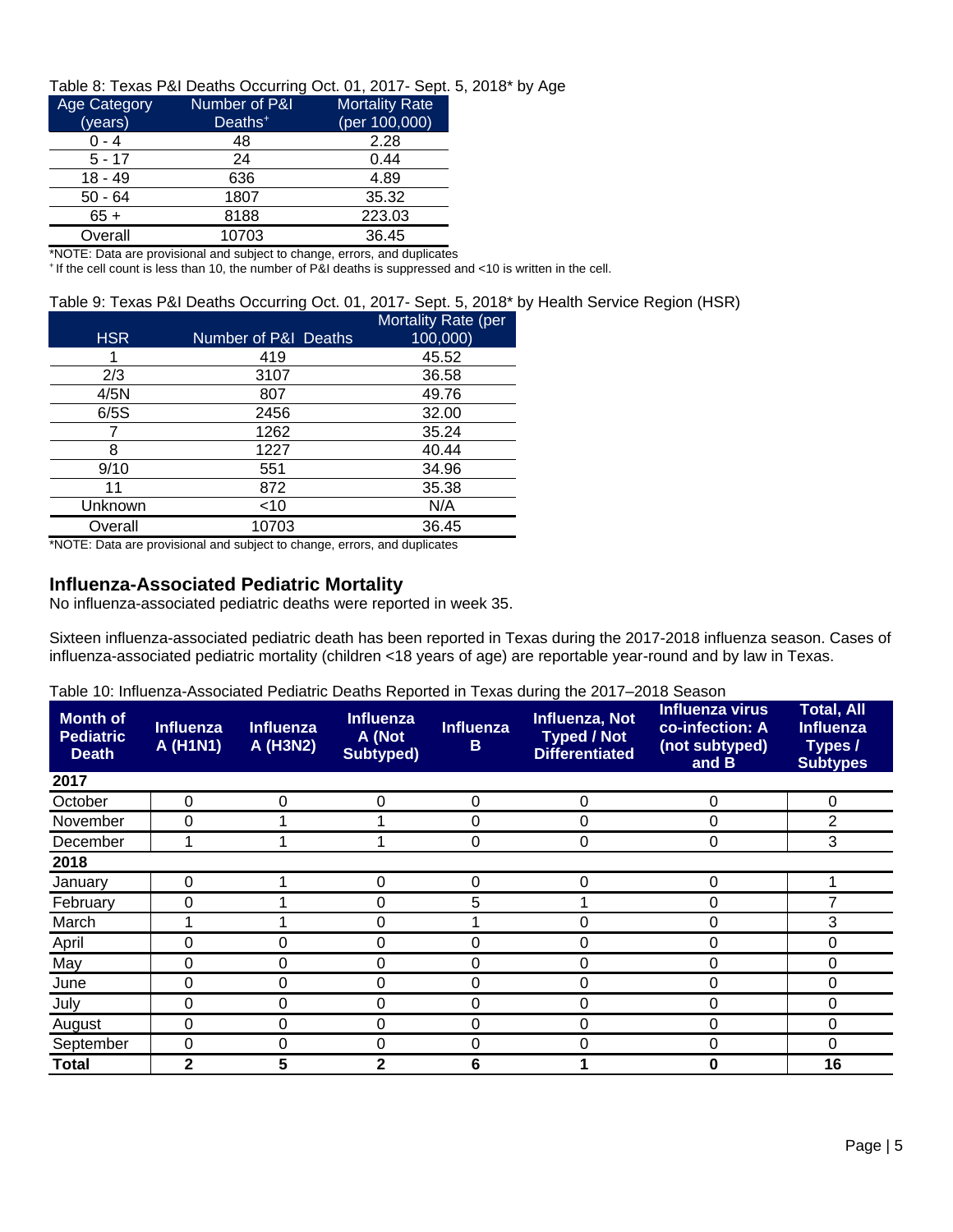## **Statewide Influenza Activity Map**

Figure 2: Texas Map Displaying the Highest Level of Influenza or ILI Activity Reported by County for the Week Ending Sept.1, 2018 (MMWR Week 35)



Please note: The majority of influenza cases are not reportable by law in Texas. This map contains data from sentinel sites and only displays influenza and ILI cases that were reported to public health. Positive laboratory results are reported according to specimen collection date, or date received in the laboratory if the former is unknown.